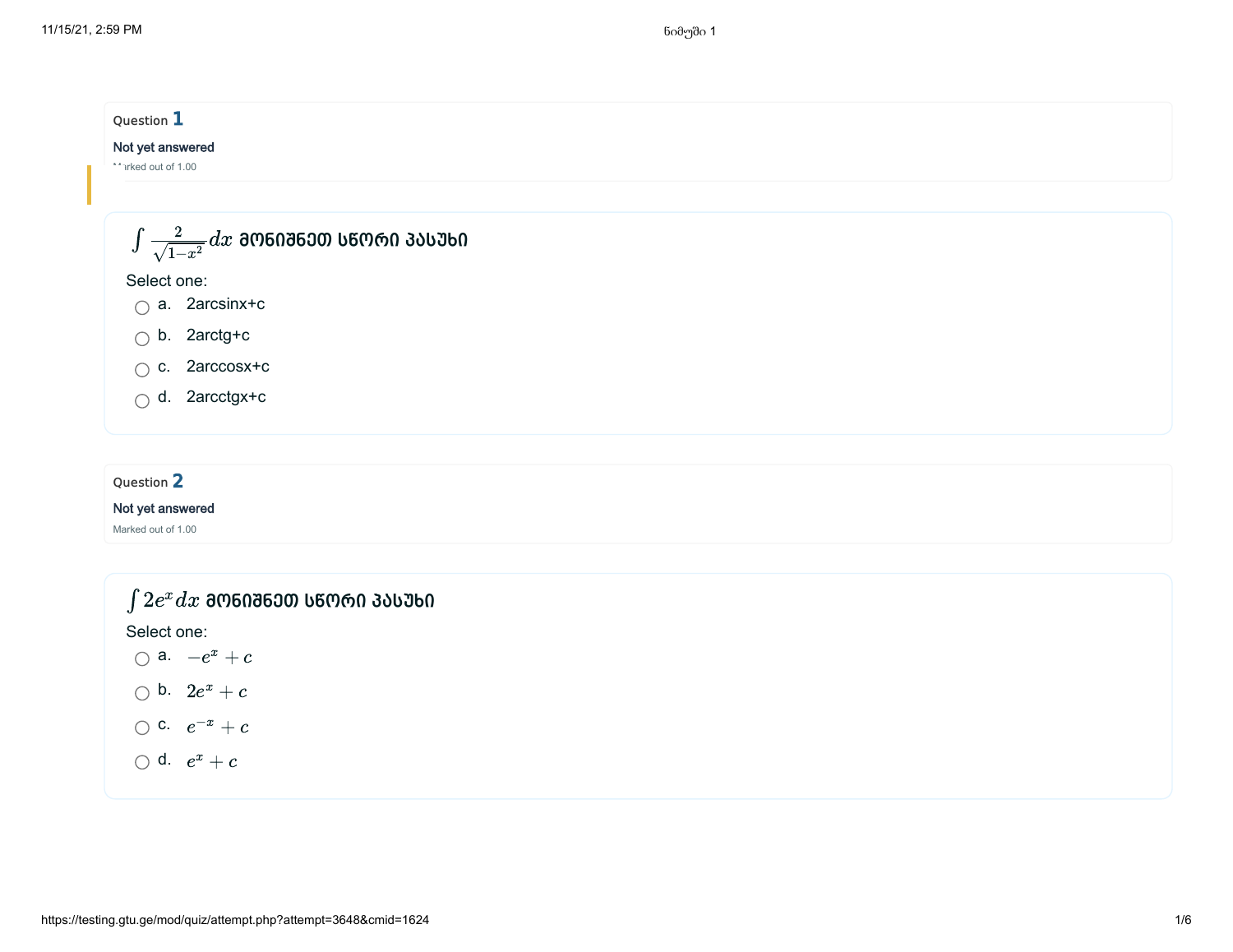| Question 3                                         |  |  |
|----------------------------------------------------|--|--|
| Not yet answered                                   |  |  |
| Marked out of 1.00                                 |  |  |
|                                                    |  |  |
| $\int \frac{3}{\cos^2 x} dx$ ᲛᲝᲜᲘᲨᲜᲔᲗ ᲡᲬᲝᲠᲘ ᲞᲐᲡᲣᲮᲘ |  |  |
|                                                    |  |  |
| Select one:                                        |  |  |
| $\bigcirc$ a. 3tgx+c                               |  |  |
| $\bigcirc$ b. 3cosx+c                              |  |  |
| $\bigcirc$ c. 3sinx+c                              |  |  |
| $\bigcirc$ d. 2ctgx+c                              |  |  |
|                                                    |  |  |
|                                                    |  |  |
| Question 4                                         |  |  |

### Not yet answered

Marked out of 1.00

# $\int 7cosxdx$  ᲛᲝᲜᲘᲨᲜᲔᲗ ᲡᲬᲝᲠᲘ ᲞᲐᲡᲣᲮᲘ

Select one:

- a.  $7sinx + c$
- b.  $7ctgx + c$
- c.  $7tgx + c$
- d.  $cos7x + c$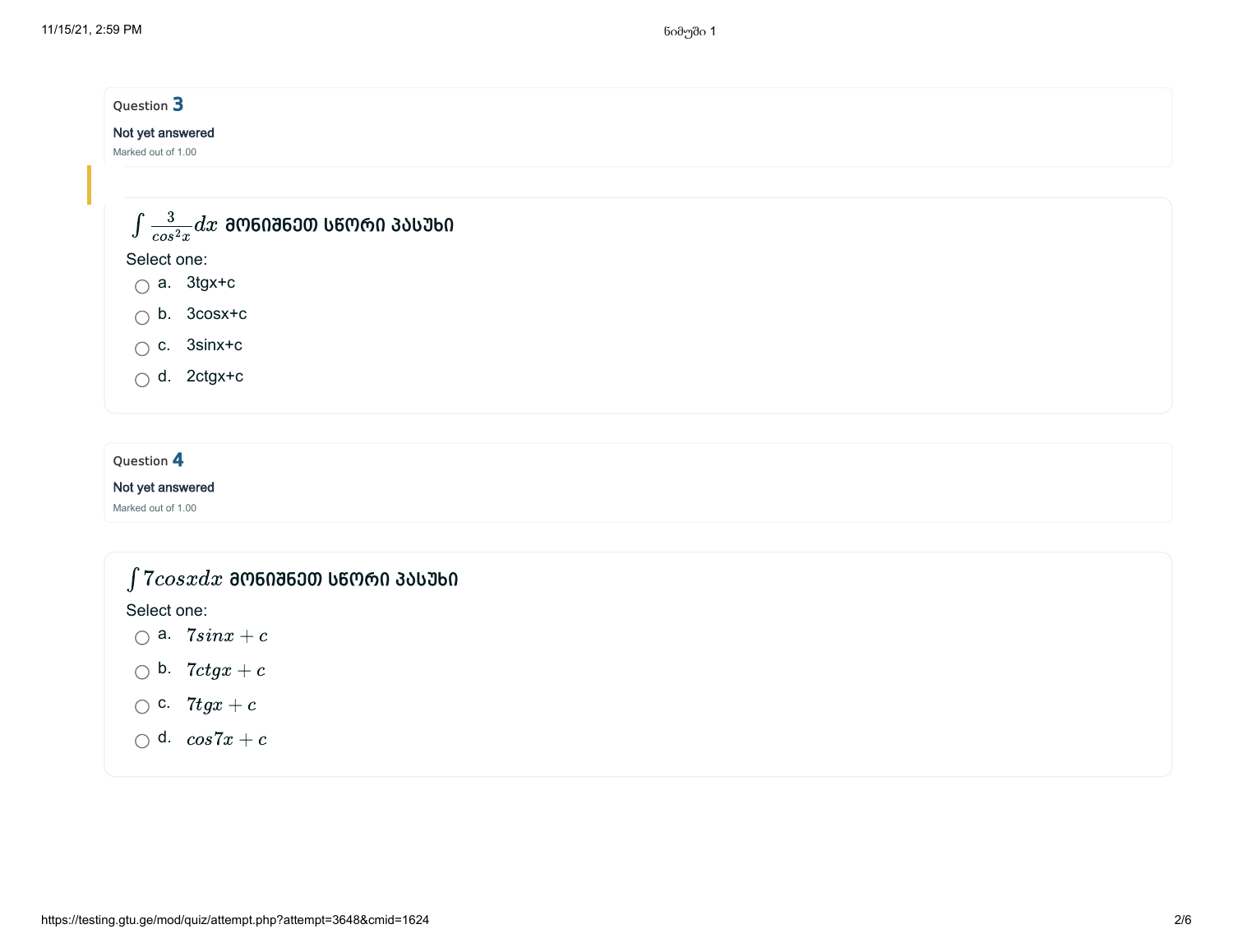| Question 5                                       |  |
|--------------------------------------------------|--|
| Not yet answered                                 |  |
| Marked out of 1.00                               |  |
|                                                  |  |
|                                                  |  |
| $\int \frac{10}{1+x^2} dx$ ᲛᲝᲜᲘᲨᲜᲔᲗ ᲡᲬᲝᲠᲘ ᲞᲐᲡᲣᲮᲘ |  |
| Select one:                                      |  |
| $\bigcirc$ a. $10 \arctg x + c$                  |  |
| $\bigcirc$ b. $10\arccos x+c$                    |  |
|                                                  |  |
| $\bigcirc$ c. $10arctgx + c$                     |  |
| $\bigcirc$ d. $10 arcsinx + c$                   |  |
|                                                  |  |

## Question 6

### Not yet answered

Marked out of 1.00

$$
\int \frac{4}{x} dx
$$
 **300603600 060060 300360**  
\nSelect one:  
\n $\bigcirc$  a.  
\n $\frac{4}{x^2} + c$   
\n $\bigcirc$  b.  
\n $4ln|x| + c$   
\n $\bigcirc$  c.  
\n $-4x + c$   
\n $\bigcirc$  d.  
\n $\frac{4}{x^3} + c$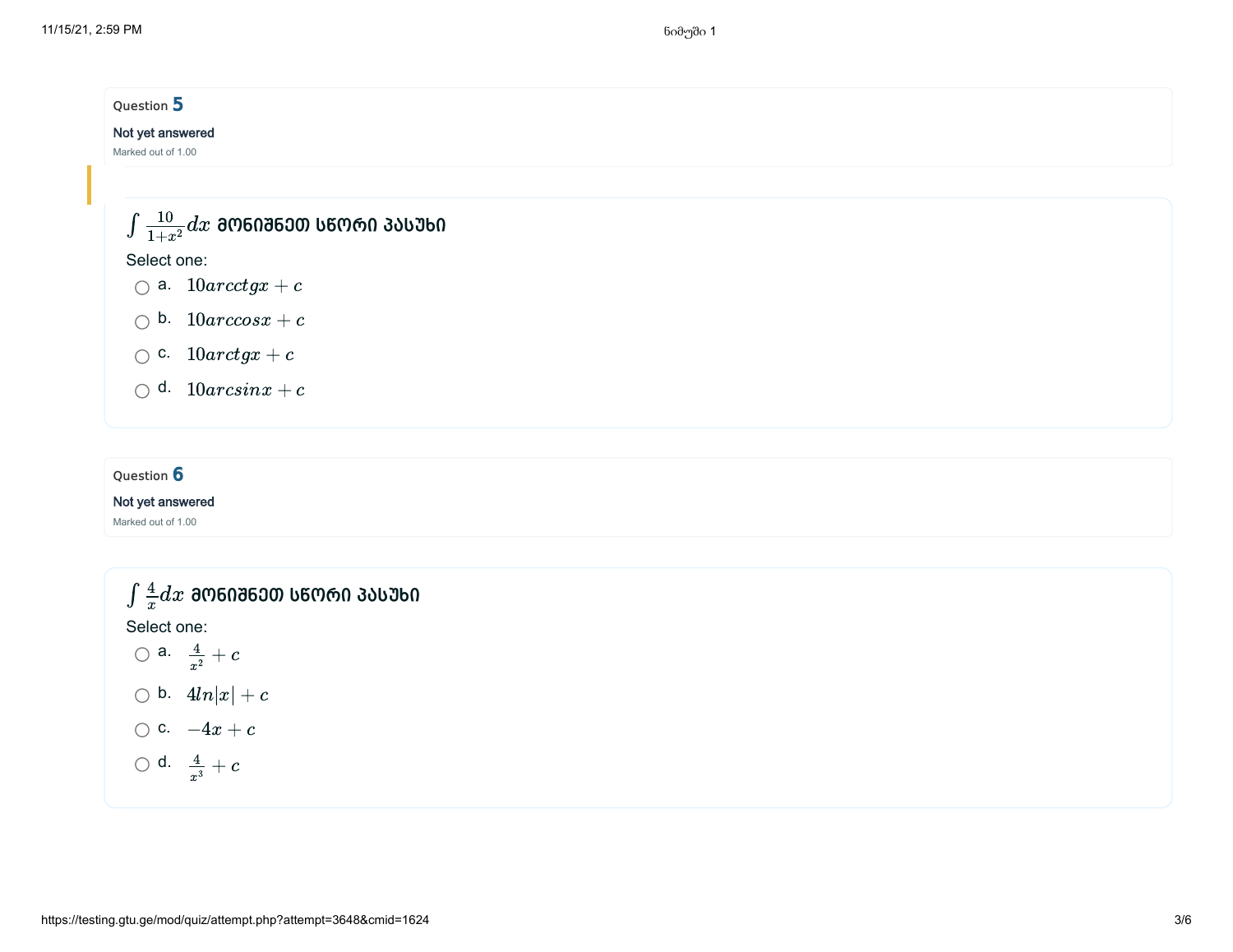

### Question 8

Not yet answered

Marked out of 1.00

 $\int (2x-1)\cos x dx$  მონიშნეთ სწორი პასუხი Select one: a.  $-(2x-1)\cos x - 2\sin x + c$ b.  $-(2x-1)\sin x - 2\cos x + c$ c.  $(2x-1)\sin x + 2\cos x + c$ 

d.  $(2x-1)\cos x + 2\sin x + c$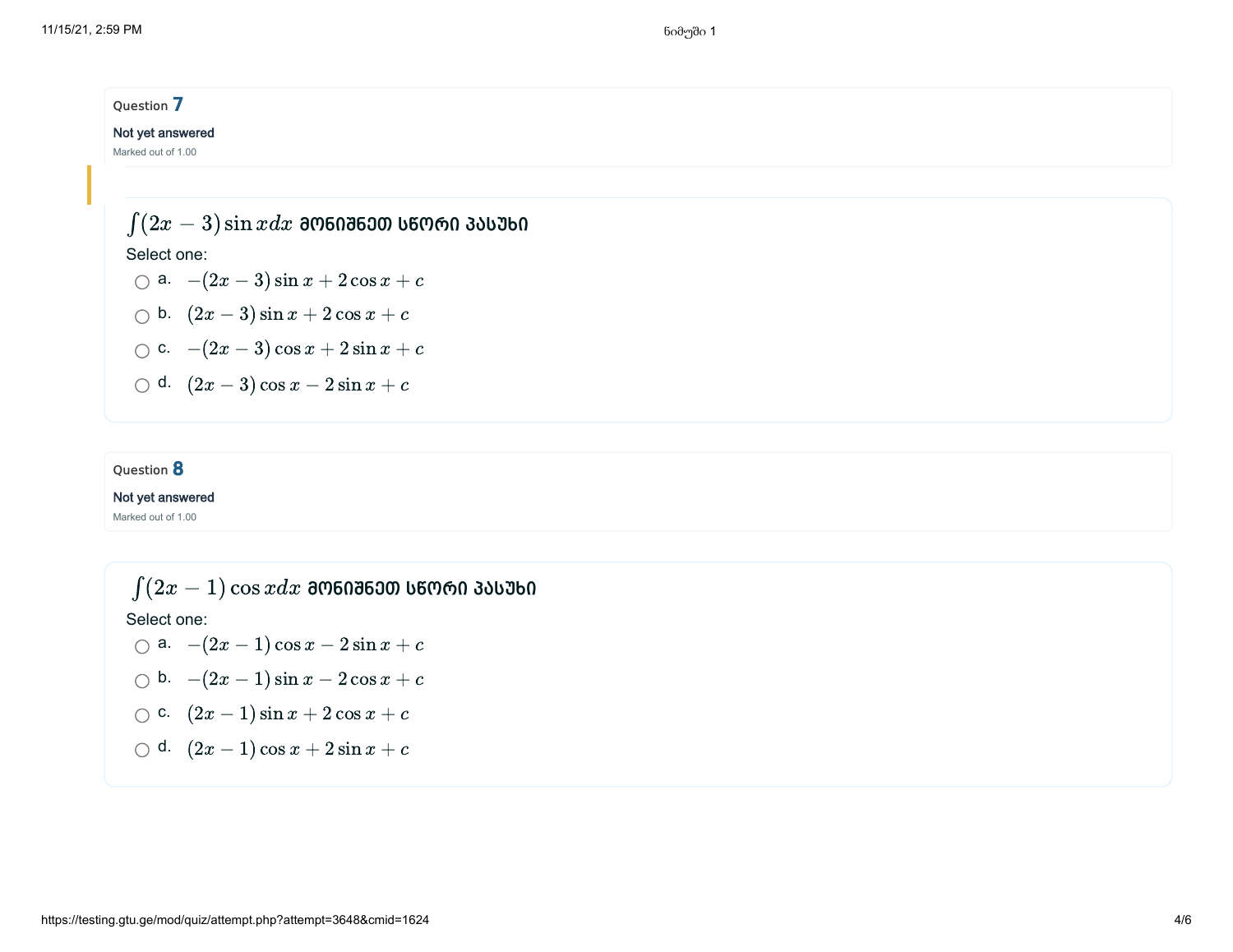

#### Not yet answered

Marked out of 1.00

$$
\int \frac{3x+8}{x(x-4)} dx
$$
 805086300 56060 33550

Select one:

- $\bigcap$  a. 5ln|x|-2ln|x-4|+C
- $\bigcirc$  b. ln|x|+2ln|x-4|+C
- $\bigcap$  c. -ln|x|-4ln|x-4|+C
- $\bigcap$  d. -2ln|x|+5ln|x-4|+C